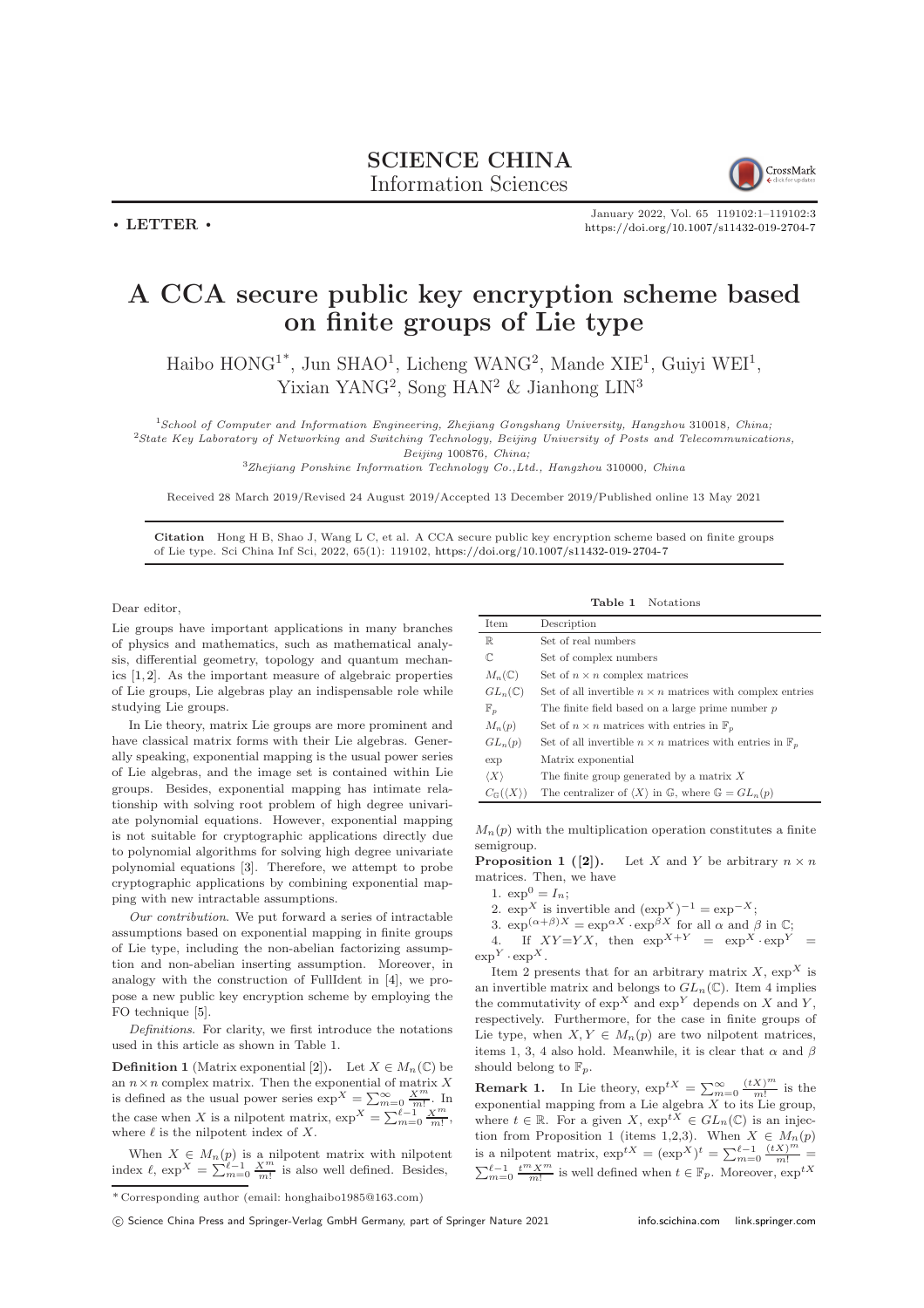is also an injection, which can be viewed as a finite group generated by X, denoted by  $\langle X \rangle$ .

Definition 2 (Non-abelian factorizing (NAF) problem). Let  $\mathbb{M} = M_n(p)$  be a semigroup, and  $\mathbb{G} = GL_n(p)$  be the general linear group. Let  $Z, R, T \in \mathbb{M}$  be three given nilpotent matrices such that  $C_{\mathbb{G}}(\langle Z \rangle) = \langle Z \rangle$ ,  $C_{\mathbb{G}}(\langle R \rangle) = \langle R \rangle$ ,  $C_{\mathbb{G}}(\langle T \rangle) = \langle T \rangle$  and  $\langle Z \rangle \cap \langle R \rangle \cap \langle T \rangle = \{I_n\}.$  The non-abelian factorizing (NAF) problem with respect to  $\mathbb{G}, Z, R, T$ , denoted by  $\text{NAF}_{\exp Z, \exp R, \exp T}^{\mathbb{G}}$ , is to find two elements  $x, y \in$  $\mathbb{F}_p$  such that  $\exp^Z = \exp^{xR} \cdot \exp^{yT}$ .

Note that the map  $(x, y) \mapsto \exp^{xR} \cdot \exp^{yT} = \exp^Z$  is an injection with respect to Z, R and T  $(C_{\mathbb{G}}(\langle Z \rangle) = \langle Z \rangle,$  $C_{\mathbb{G}}(\langle R \rangle) = \langle R \rangle$ ,  $C_{\mathbb{G}}(\langle T \rangle) = \langle T \rangle$  and  $\langle Z \rangle \cap \langle R \rangle \cap \langle T \rangle = \{I_n\}$ . Therefore, there seems to be no better methods than a naive method to solving  $(x, y)$ . Next, we discuss the NAF problem.

Theorem 1. The NAF problem is equivalent to solving DLP in  $\mathbb{F}_p$ , and its complexity is  $\Theta(\mathrm{e}^{c(\log p)^{\alpha}(\log \log p)^{1-\alpha}})$ ) with neglecting the polynomial time for solving the overdetermined linear system, where  $\alpha = 1/3$ ,  $c = (\frac{32}{9})^{1/3}$ .

*Proof.* Let  $A = \exp^{xR}$ ,  $B = \exp^{yT}$  and  $C = \exp^{Z}$  $\exp^{xR} \cdot \exp^{yT}$ , where  $C_{\mathbb{G}}(\langle Z \rangle) = \langle Z \rangle$ ,  $C_{\mathbb{G}}(\langle R \rangle) = \langle R \rangle$ ,  $C_{\mathbb{G}}(\langle T \rangle) = \langle T \rangle, \langle Z \rangle \cap \langle R \rangle \cap \langle T \rangle = \{I_n\}, \text{ and } x, y \text{ belong}$ to  $\mathbb{F}_p$ . In order to recover x and y from  $\exp^{xR} \cdot \exp^{yT}$ , an efficient way is to extract useful information from the eigenvalues of  $\exp^R$  and  $\exp^T.$  It is well known that any matrix is similar to a Jordan canonical form. For the general case, there is a probability polynomial-time reduction of DLP in  $GL_n(p)$  to DLP in  $\mathbb{F}_p$  [\[6\]](#page-2-6). That means DLP in  $GL_n(p)$ is no harder than DLP in  $\mathbb{F}_p$ . Thus, we attempt to build the reduction between the NAF problem and DLP in  $\mathbb{F}_p$ . Furthermore, considering the uncertainty of Jordan canonical form of  $\exp^R$  and  $\exp^T$ , we simplify the NAF problem by assuming that  $\exp^R$  and  $\exp^T$  have different eigenvalues. Then, we utilize eigenvalue decomposition for discussing this case.

In particular, if there exist invertible matrices  $S_R$  and  $S_T$ satisfying that

$$
S_R^{-1} \cdot \exp^R \cdot S_R = \Lambda_R
$$

$$
= \begin{pmatrix} \sigma_1 \\ \sigma_2 \\ \cdot \\ \cdot \\ \sigma_n \end{pmatrix}
$$

 $\setminus$ 

 $\begin{array}{c} \hline \end{array}$ 

,

.

and

$$
S_T^{-1} \cdot \exp^T \cdot S_T = \Lambda_T
$$

$$
= \begin{pmatrix} \delta_1 & & & \\ & \delta_2 & & \\ & & \ddots & \\ & & & \delta_n \end{pmatrix}
$$

then,

$$
C = \exp^{xR} \cdot \exp^{yT}
$$
  
=  $S_R \Lambda_R^x S_R^{-1} S_T \Lambda_T^y S_T^{-1}$   
 $\Rightarrow \Lambda_R^{-x} S_R^{-1} C S_T = S_R^{-1} S_T \Lambda_T^y$ 

Therefore, recovering the diagonal matrices  $\Lambda_R^{-x}$  and  $\Lambda_T^y$ amounts to solving an overdetermined linear system of  $n^2$ 

equations and n unknown pairs  $(\sigma_i^{-x}, \delta_i^y)$  for  $1 \leq i \leq n$ , the complexity of which is no more than  $\Theta(n^3)$  from the best current asymptotic result [\[7\]](#page-2-7). Furthermore, there is a unique pair  $(x, y)$  ensuring that all *n* pairs  $(\sigma_i^{-x}, \delta_i^y)$  satisfy all  $n^2$  equations. Hence, neglecting the complexity of solving overdetermined linear system, recovering the pair  $(x, y)$ is equivalent to solving DLP in  $\mathbb{F}_p$ . Consequently, according to the classical index calculation algorithm (ICA) for high characteristic  $p$  [\[8\]](#page-2-8), the complexity of NAF problem is  $\Theta(e^{c(\log p)^{\alpha}(\log \log p)^{1-\alpha}})$ , where  $\alpha = 1/3$ ,  $c = (\frac{32}{9})^{1/3}$ .

Definition 3 (Non-Abelian inserting (NAI) problem). Let  $\mathbb{M} = M_n(p)$  be a semigroup, and  $\mathbb{G} = GL_n(p)$  be the general linear group. Let  $X, Y, R, T \in \mathbb{M}$  be four given nilpotent matrices such that  $C_{\mathbb{G}}(\langle X \rangle) = \langle X \rangle$ ,  $C_{\mathbb{G}}(\langle Y \rangle) = \langle Y \rangle$ ,  $C_{\mathbb{G}}(\langle R \rangle) = \langle R \rangle$ ,  $C_{\mathbb{G}}(\langle T \rangle) = \langle T \rangle$  and  $\langle X \rangle \cap \langle Y \rangle \cap \langle R \rangle \cap \langle T \rangle =$  ${I_n}$ . The non-Abelian inserting (NAI) problem with respect to  $\mathbb{G}, X, Y, R, T$ , denoted by  $\text{MAT}_{\text{exp}X, \text{exp}Y, \text{exp}R, \text{exp}T}$ , is to recover  $\exp^{(a+c)R} \cdot \exp^{(b+d)T}$  from the given pair  $(\exp^{aR} \cdot \exp^{bT}, \exp^{cR} \cdot \exp^{dT}) \in \mathbb{G}^2$ , where a, b, c, d are selected from  $\mathbb{F}_p$  such that  $\exp^X = \exp^{aR} \cdot \exp^{bT}$  and  $\exp^Y =$  $\exp^{cR} \cdot \exp^{dT}$ .

It is easy to see that a solution to NAF problem would imply a solution to NAI problem. Specifically, the adversary can use the solution of the NAF problem to get  $a, b, c, d$  with input  $\exp^{aR} \cdot \exp^{bT}$  and  $\exp^{cR} \cdot \exp^{dT}$ , respectively. After that, the adversary can obtain the NAI solution  $\exp^{(a+c)R} \cdot \exp^{(b+d)T}$ . Actually, due to the noncommutability, the NAI problem looks very difficult. As far as we know, there is no better solution for the NAI problem other than solving NAF problem.

Full Scheme. The presented scheme based on the NAI problem is comprised of three algorithms: key pair generation algorithm KeyGen, encryption algorithm Enc, and decryption algorithm Dec. The details are presented as follows.

 $KeyGen(\kappa):$  It takes the security parameters  $\kappa_1$ ,  $\kappa_2$  as input, it outputs a public key pk =  $(M, \mathbb{G}, Z, R, T, \Sigma, H_1, H_2, H_3)$ , and the corresponding private key sk =  $(\exp^{r \cdot R}, \exp^{t \cdot T})$ . The key pair satisfies the following conditions.

•  $\mathbb{M} = M_n(p)$  is a finite semigroup with respect to multiplication operation.

•  $\mathbb{G} = GL_n(p)$  is a finite non-abelian group of Lie type with rank *n*.

• p is a large prime number with  $p = \Theta(2^{\kappa_1})$ , and  $|\mathbb{G}| \approx$  $|\mathbb{M}| = \Theta(p^{n^2}) = \Theta(2^{n^2 \kappa_1}).$ 

•  $Z, R, T \in \mathbb{M}$  are three given non-commutative nilpotent matrices  $(C_G(\langle Z \rangle) = \langle Z \rangle, C_G(\langle R \rangle) = \langle R \rangle, C_G(\langle T \rangle) = \langle T \rangle$ and  $\langle Z \rangle \cap \langle R \rangle \cap \langle T \rangle = \{I_n\}$ , where r and t are selected from  $\mathbb{F}_p$  such that  $\Sigma = \exp^Z = \exp^{r \cdot R} \cdot \exp^{t \cdot T}$ .

•  $H_1, H_2, H_3$  are three cryptographically secure hash functions:  $H_1: \{0,1\}^{\kappa_2+\ell} \to \mathbb{F}_p \times \mathbb{F}_p, H_2: \mathbb{G} \to \{0,1\}^{\kappa_2},$ and  $H_3: \{0,1\}^{\kappa_2} \to \{0,1\}^{\ell}$ , where  $\ell$  is the bit length of the message.

At last,  $r, t$  should be securely destroyed.

 $Enc(\mathrm{pk}, m):$  It takes a public key pk =  $(M, \mathbb{G}, Z, R, T, \Sigma, H_1, H_2, H_3)$  and a message  $m \in \{0,1\}^{\ell}$ as input, and it outputs the corresponding ciphertext  $C = (C_1, C_2, C_3)$  by performing the following steps.

- Choose a random number  $\sigma$  from  $\{0,1\}^{\kappa_2}$ .
- Compute  $(s_r, s_t) = H_1(\sigma || m)$ .
- Compute  $C_1 = H_2(\exp^{s_r \cdot R} \cdot \Sigma \cdot \exp^{s_t \cdot T}) \oplus \sigma$ .
- Compute  $C_2 = \exp^{s_r \cdot R} \cdot \exp^{s_t \cdot T}$ .
- Compute  $C_3 = H_3(\sigma) \oplus m$ .